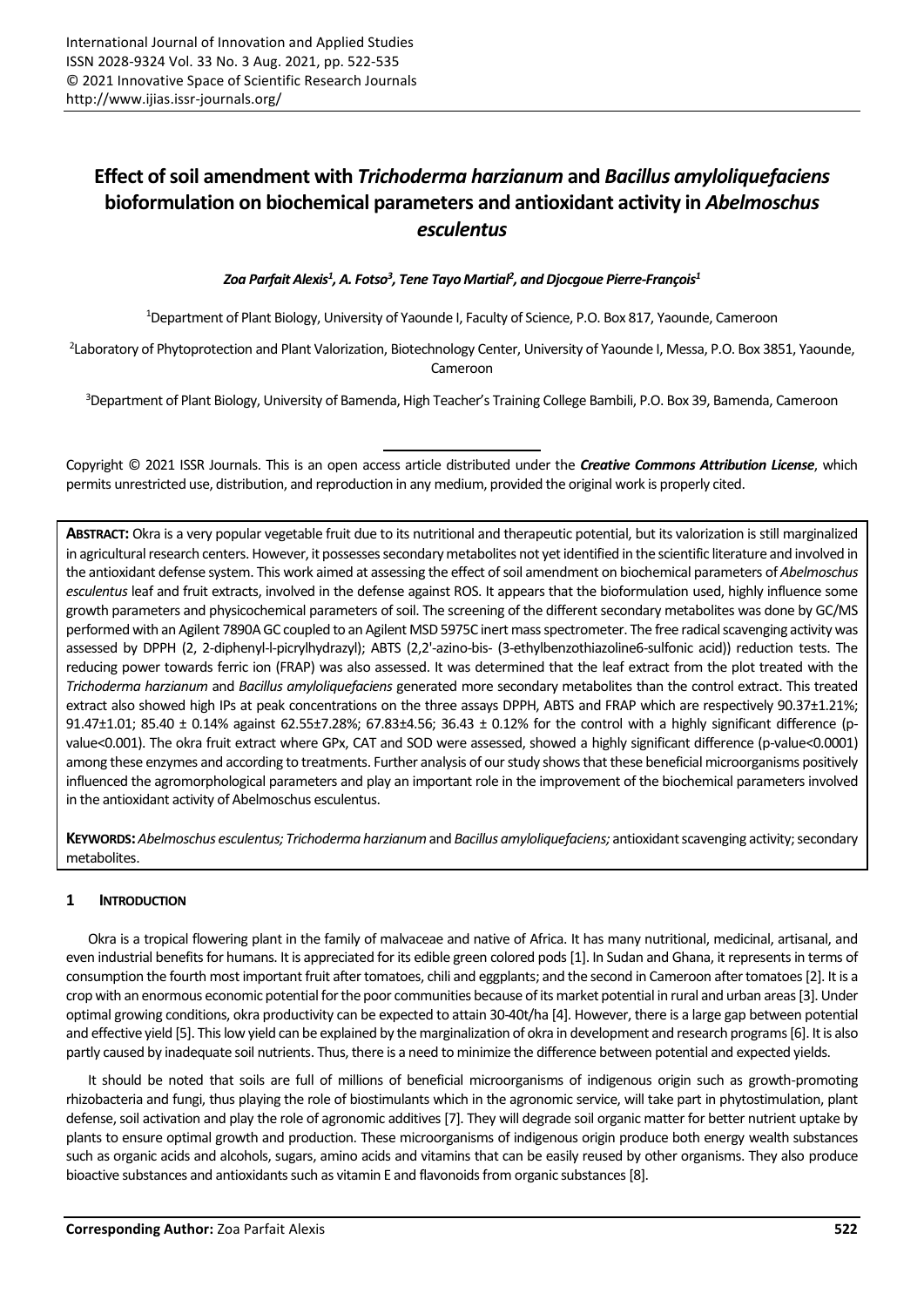Vegetables and fruits are important sources of nutrients with nutritional and therapeutic values. Many researches showed these plants to be excellent sources of natural antioxidants for disease prevention and health care [9]. This potential is linked to their high content in secondary metabolites, including phenolic compounds. Indeed, they must on a daily basis, respond to the nutritional needs of the human body and participate in its protection against external aggressions, including diseases and premature aging [10]. The free radicals generated by the body would be the cause of several pathologies among which we can mention arthrosis, cancer, diabetes, heart disease, atherosclerosis[11]. These radicals result from oxidative stress that creates a state of imbalance between their production and antioxidant defense. This results in the variation of the oxidative stress of enzymes activity indirectly supporting the antioxidant defense system by catalyzing the dismutation of hydrogen peroxide. This potential is linked to the large amount of secondary metabolites that they have and that cannot be synthesized by humans. The ingestion of antioxidants such as phenolic compounds, through these fruits and vegetables, could allow our body to strengthen its defenses against the oxidation processes that threaten our cells daily [12]. Okra is a vegetable that provides an interesting contribution in antioxidants; but despite this, very limited data have been reported in the literature regarding its chemical composition, its content of secondary metabolites and on the biological activities of its extracts. It remains poorly known to the scientific community and marginalized in development and research programs [6]. This is why our study aimed at assessing the physicochemical parameters of soils and their influence on plant growth and biochemical parameters through the screening of secondary metabolites in leaf extracts and the antioxidant activity and oxidative stress enzymes in fruit extracts of *Abelmoschus esculentus* cultivated with some benefit microorganisms.

## **2 MATERIAL AND METHODS**

## **2.1 LOCATION**

The study was conducted between August 2020 and February 2021 at Mbele II, a locality in the OBALA Subdivision, LEKIE Division, in the Centre Region of Cameroon.

The area is located at the altitude of 528 meters with 4°10'0" N and 11°31'60" E geographical coordinates. Its climate is tropical humid with an annual rainfall of about 1638 mm. The temperature is approximately 24.7°C [13].

#### **2.2 ANALYSIS OF SOIL SAMPLE OF THE STUDY AREA**

Soil samples were taken with a hand auger on the first 20 cm of soil on the control plot before bioformulation application and at week five on the treated plot. The variables to be analyzed were pHwater content, organic matter(OM), cation exchange capacity (CEC), total nitrogen (Ntot), assimilable phosphorus (Pass), potassium (K), total carbon (C) according to the international methods recommended by [14] in Laboratory of Soil Analyses and Chemical Environment*.*

#### **2.3 PREPARATION AND APPLICATION OF THE BIOFORMULATION**

The bioformulation was prepared according to the modified method described by [15] using the microbial strains *Trichoderma Harzianum* and *Bacillus amyloliquefaciens* acquired at the Dora AGRI-TECH laboratory associated with rice bran after their activation in molasses. A concentration of 20 g per hole was applied when seeding and three weeks later on the treatment except on the control. Harvesting was done 45 days after sowing.

## **2.4 AGROMORPHOLOGICAL PARAMETERS**

Agronomic parameters included plant emergence (%), plant vigor (%), average capsule weight (g) per treatment, leaf area (cm<sup>2</sup>), fruit length (cm) and yield per treatment. This capsule production was estimated following a progressive harvest every seven days.

## **2.5 VEGETAL MATERIAL**

Young okra fruits and leaves were material used. The study focused on the Clemson Spineless variety grown in an experimental field in the bimodal rainfall agroecological zone of Cameroon in September 2020, on the T0 control and the T1 treatment based on bioformulation with T. *Harzianum*and B. *Amyloliquefaciens*. Harvesting was done 45 days after sowing in November 2020. The collected plant parts were previously washed and dried at the National Laboratory of Diagnostic Analysis of Agricultural Products and Intrants of the Ministry of Agriculture and Rural Development.

## **2.6 EXTRACTION**

The extraction was carried out on leaves previously delipidated with soxhlet (with methanol as solvent) according to the method of [16] by decoction under reflux of 50 g of powder in 500 ml of a hydro-methanolic mixture (20V/80V respectively) for 30 min with the aim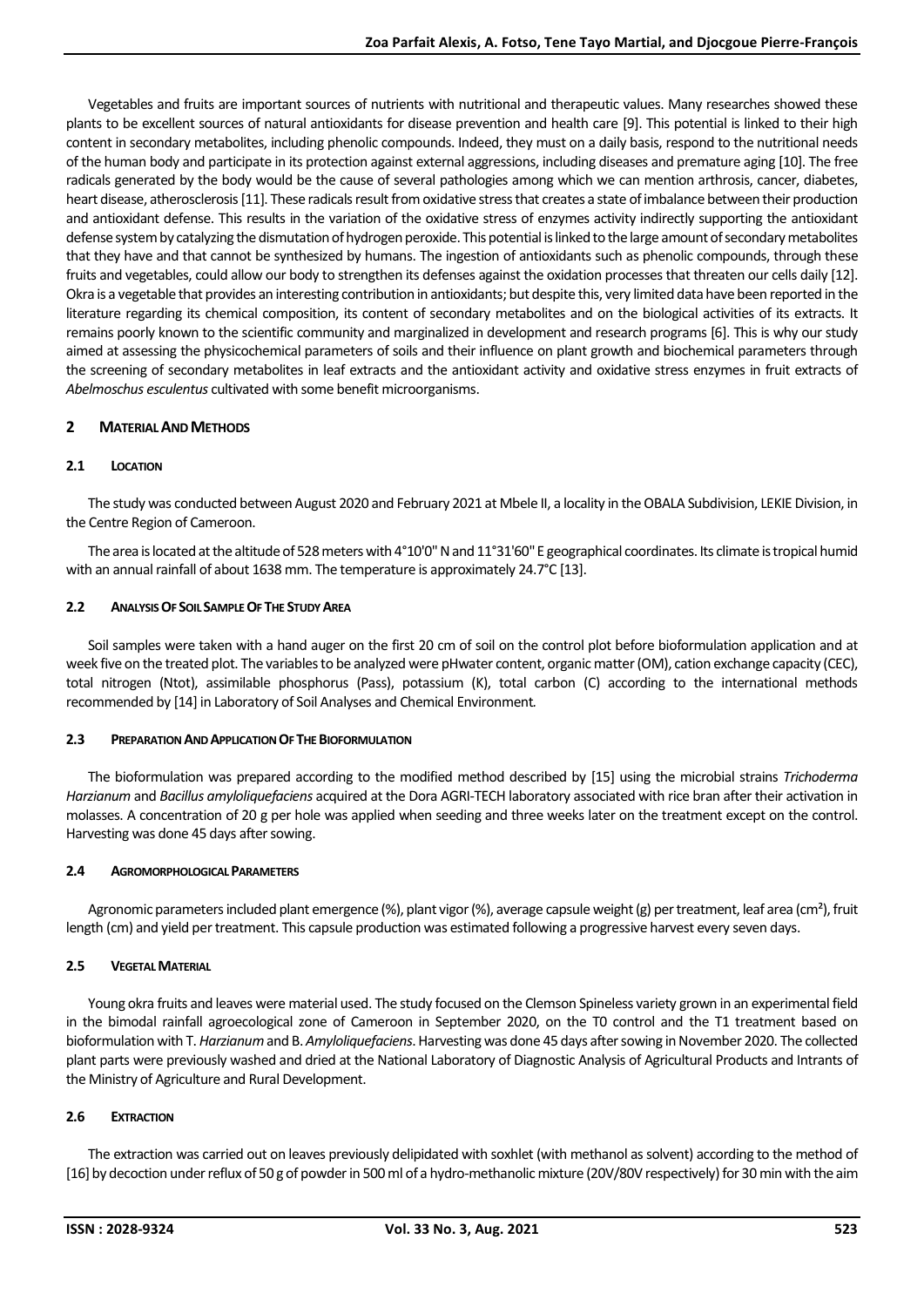of extracting large quantities of polar compounds such as polyphenols. After filtration on Whatman paper, the filter residues were evaporated with a rotary evaporator at 60°C. The residues of this extrudate were dried in an oven for 48 h at 45 °C to obtain the dry extracts.

#### **2.7 PHYTOCHEMICAL SCREENING**

The methanolic extract for the screening of the different secondary metabolites analyzed by GC/MS was performed with an Agilent 7890A GC coupled to an Agilent MSD 5975C inert mass spectrometer. The gas chromatography is equipped with a VF-1MS capillary column (100% dimethylsiloxane, 20 m x 150 µm (inner diameter) x 0.15 µm (film thickness)) from Varian, 4 mm inner diameter liner. Carrier gas: helium (constant flow rate of 1 mL/min); oven programming: from 37 °C (1 min) to 250 °C at 5 °C/min, then 11 min step at 250 °C; source temperature: 230 °C; transfer line temperature: 260 °C; ionization energy: 70 eV. Electron ionization (EI) mass spectra were recorded between 40-400 u.

Constituent identification was based on comparison of the mass spectra with commercial, NIST 2012, Wiley, and in laboratory internal databases[17].

#### **2.8 EVALUATION OF ANTIOXIDANT ACTIVITY**

## **2.8.1 DPPHTEST**

The DPPH antiradical activity of the polysaccharide fraction was assessed according to the protocol of [18]. It is based on the reduction of the purple DPPH (1,1-diphenyl-2-picrilhydrazyl) radical to a yellow compound by hydrogen atom transfer to form the stable DPPH-H (1,1-diphenyl-2-picrylhydrazine). The intensity of the coloration, measured with a spectrophotometer at 517 nm, is inversely proportional to the antiradical activity of the compounds contained in the extract to be analyzed. In different test tubes were introduced 500 μL of extract at concentrations 50, 100, 150 and 200 μg/mL; 500 μL of a freshly prepared 400 μM DPPH methanolic solution.

Gallic acid at concentrations of 0.1; 1; 10; 100 and 1000 μg/mL was used as the standard. The control solution consisted of 500 μL of distilled water and 500 μL of DPPH solution. After 30 min of incubation at RT and in the dark against a blank consisting of 500 μL of methanol and 500 μL of distilled water, the optical density reading was taken at 517 nm on a Shimadzu UV-1605 spectrophotometer.

The free radical scavenging activity was expressed as percentage of DPPH-radical reduced and calculated as follows:

# **Antiradical activity (%) = [1- (DO sample 517/DO control 517)] ×100**

#### **2.8.2 ABTSTEST**

It was done according to the protocol described by [19]. In the presence of antioxidant proton donator, the green ABTS. + radical pulls out a proton leading to ABTS+. This leads to a decoloration of the solution with a maximum absorption at 734 nm. In different tubes, 500 μL of polysaccharide fraction at concentrations 50; 100; 150 and 200 μg/mL; 500 μL of freshly prepared ABTS reagent were introduced.

The OD was determined at 734 nm on a Shimadzu UV-1605 spectrophotometer after 30 min of incubation at RT and in the dark against distilled water (White). Gallic acid used as standards, was treated the same way at concentrations of 0.1; 1; 10 and 100 μg/mL. The polysaccharide fraction was replaced by distilled water in the control solution.

# **Antiradical activity (%) = [1- (DO sample 734/DO control 734)] x100**

The free radical scavenging activity was expressed as the percentage of reduced ABTS-radical

#### **2.8.3 FRAPTEST**

The Ferric Reducing Antioxidant Power assay was performed according to the modified protocol of [20]. First, a 300 mM acetic acid/sodium acetate buffer solution at pH = 3.6 was prepared. The 10mM TPTZ reagent, diluted in 40mM HCl, is prepared extemporaneously. The second reagent FeCl3 at 20 mM is also prepared extemporaneously. Finally, the FRAP work solution is made by mixing 2.5 ml of TPTZ solution, 2.5 ml of FeCl3 solution and 25 ml of buffer solution. This solution must be kept in a bath at 37°C.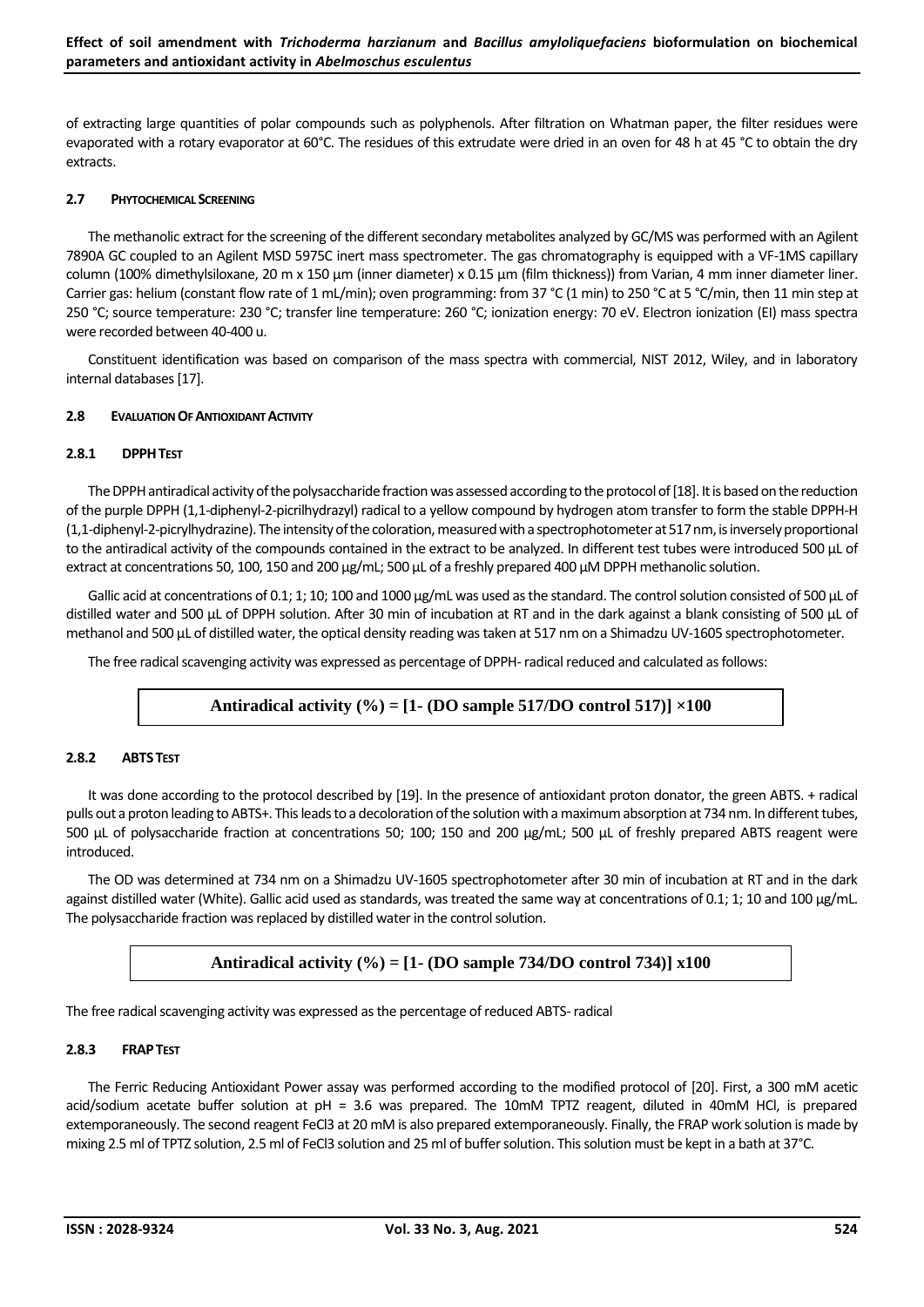The test consists in mixing 100 µl of diluted extract (or methanol) in glass hemolysis tubes with 300 µl of distilled water and 3000 µl of FRAP working solution maintained at 37°C. The absorbance is measured at 595 nm after incubating the reaction in a thermostatic bath at 37°C in the dark for exactly 30 minutes.

The standard curve is established from the absorbances read for the range of ferrous sulfate heptahydrate solutions used as reference compound. It is of the form: **Abs= a× [Fe (II)] + b.** Each extract is tested, and the absorbance that results allows to determine its concentration in µM of Fe (II) equivalent.

Then considering the concentration of the extract under study, the AO is then expressed either directly in μM of Fe (II/) equivalent or in μmol of Fe(II) equivalent/g of dry extract and dry matter. Gradient gallic acid was used as a standard. Optical density was determined at 593 nm on a Shimadzu UV-1605.spectrophotometer after 30 min of incubation at room temperature and in the dark against distilled water. Iron reducing activity was expressed as µg gallic acid equivalent (GAE) /mg dry extract.

#### **2.9 DETERMINATION OF THE ENZYME MARKERS ACTIVITY OF THE OXIDATIVE STRESS**

#### **2.9.1 SUPEROXIDE DISMUTASE**

Its activity was determined according to the method described by [21]. The principle is based on the capacity of inhibition of the autoxidation of pyrogallol by SOD at 420nm.

The measurement of the activity is performed in a final volume of 3ml. To 2.8ml of Tris HCl buffer (0.1mol, pH 8.2) are added 0.1ml of enzyme extract, 25µl of catalase (30µM in 0.1M phosphate buffer, pH 9) and 25µl of pyrogallol (24mM prepared in 10mM HCl). After incubation for 30s, the change in absorbance is measured at 420nm every minute, in the interval time of 3minutes.

The SOD activity is expressed as Unit/mg of protein. One unit of SOD activity is defined as the enzyme that would cause 50% inhibition of pyrogallol autoxidation.

#### **2.9.2 CATALASE**

Its activity is measured according to the method described by [22]. The breakdown of hydrogen peroxide is determined by the diminution of the absorbance at 240nm. In the presence of catalase, the breakdown of hydrogen peroxide leads to a decrease in the absorbance of the  $\rm H_2O_2$  solution as a function of time. The reaction medium contains 2.9ml of 0.1M phosphate buffer, pH 7 and 0.1ml of 20mM  $\rm H_2O_2$ , and the enzyme extract. After incubation for 5 min, Titanium oxide sulfate (TiOSO4) reagent is added. The assay is performed at 240 nm every minute for a maximum of two to three minutes. The concentrations of the remaining  $H_2O_2$  are determined from a standard range of  $H_2O_2$  at concentrations of 0.5 to 2 mmol/l.

The calculation of a unit of enzyme activity is:

#### **A = log A1-log A2**

A1 is the starting  $H_2O_2$  concentration

A2 is the concentration of  $H_2O_2$  after incubation (after 5 min)

The specific activity is expressed in U/min/ml of protein.

## **2.9.3 GLUTATHIONE PEROXIDASE**

The GPx assay was based on the method used by [23]. The activity of this enzyme is determined via the formation of oxidized glutathione (GSSG) from reduced glutathione (GSH). The system requires the presence of an oxidant (cumene-H $_2\rm O_2$ ) and glutathione reductase (GR) which reduces GSSG by oxidizing NADPH to NADP. The measurement consists therefore in following by spectrophotometry the disappearance of NADPH at 340 nm at 25°C in a mixture formed by the addition of: sodium-phosphate buffer (100 mM, pH 7.5) containing EDTA (1 mM), GSH (2mM), NADPH (0. 12 mM), GR (1Unit/ml), DL-dithiothreitol (1 mM) to stabilize enzymes containing sulphydryl groups, cumene hydroperoxide (0.8 mM) and a volume of the sample or blank buffer that completes the total volume (1 ml). A GPx assay setup was performed first to determine the appropriate dilution of the samples. This setup consisted in detecting a significantly different absorbance decay than the blanks by testing different dilutions. In the case of this assay, the molar extinction coefficient is 6.22 mM-1. cm-1. The GPx activity was thus calculated by applying the Beer-Lambert law:

## **((∆A sample-∆ blank) / ε l)**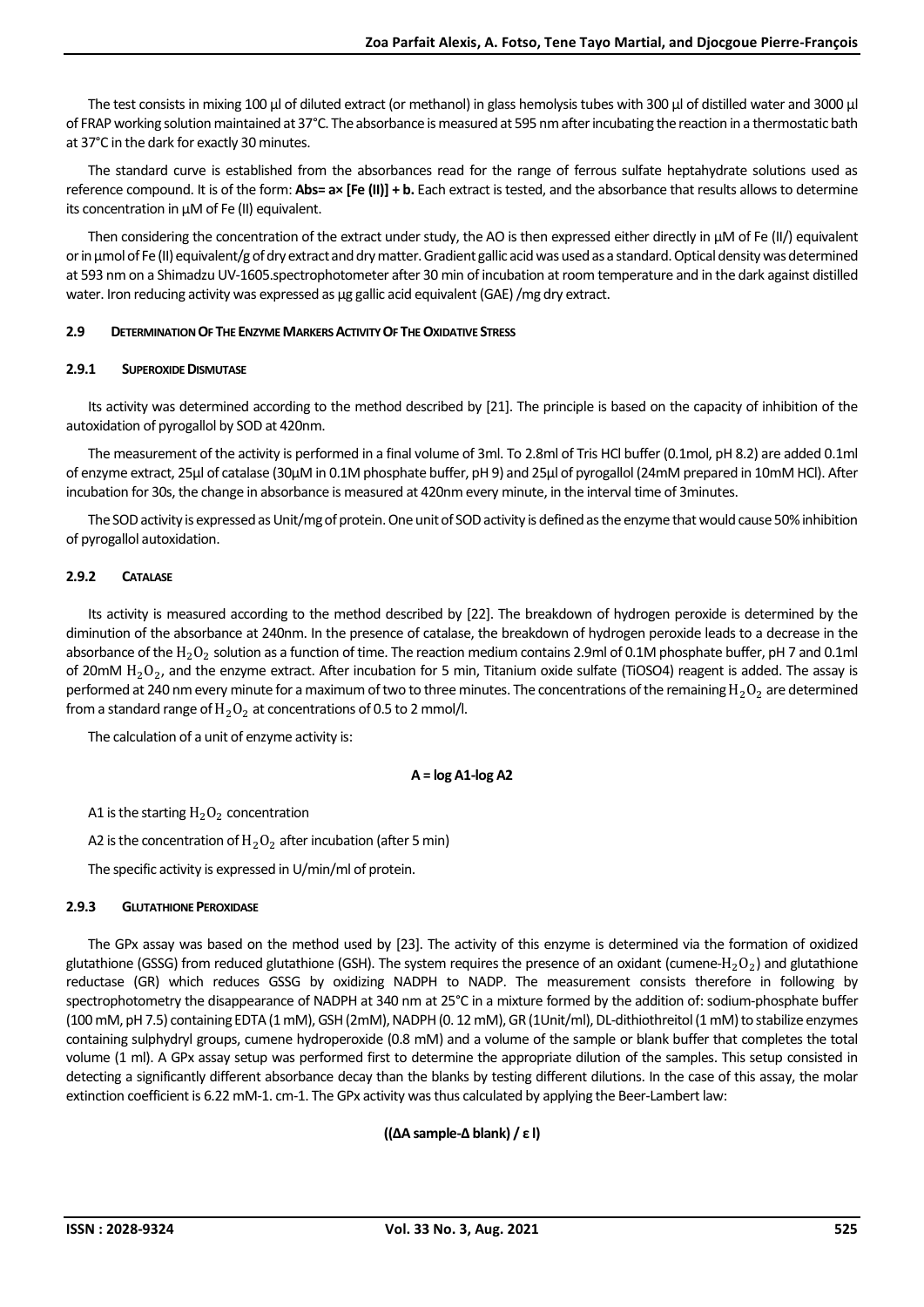Then it is multiplied by the dilution factor and finally normalized to the concentration of total protein in the corresponding S100 fraction and consequently expressed in µmoles of NADPH consumed per minute and per mg of total protein (mmoles/L Prot).

#### **2.10 DATA ANALYSIS**

The data were previously encoded on EXCELL and then analyzed using the Rcmd package of the Rversion 3.6.3 software where the normality and homogeneity of the different data were tested using the Shapiro-Wilk and Bartlett's K-squared tests respectively. The Tukey test was used to compare the different means through one-factor analyses of variance in order to determine the significant differences between them.

## **3 RESULTS**

#### **3.1 ANALYSIS OF THE SOIL SAMPLE**

Table 1 presents the results of the different parameters assessed. It appears from these analyses that the difference is significant between these parameters and with treatments T0 and T1 (p<0.05), reporting thus the treated soil rich in organic matter (3.21%) with an almost neutral pH water (6.70).

#### *Table 1. Effect of bioformulation on soil physicochemical parameters before and after treatment*

| treatments | <b>PHwater</b> | OM (%)     | Carbon (%) | N (%)      |            |                  | K (még/100g)   Na (még/100g)   CEC (még/100g) |
|------------|----------------|------------|------------|------------|------------|------------------|-----------------------------------------------|
|            | 5.50±0.00a     | 0.97±0.02a | 0.54±0.02a | 0.07±0.01a | 1.11±0.01a | $0.02 \pm 0.01a$ | 24.33±2.08b                                   |
|            | $6.70\pm0.00b$ | 3.21±0.03b | -50±0,10b. | 0.14±0.01b | 1,90±0,09b | $0.02 \pm 0.00a$ | 18.40±0.10a                                   |

*\*Means with the same letters on the same column are not significantly different according to Tukey's test P<0.05 OM=organic matter; N=nitrogen; K=potassium; Na=sodium; CEC=cation exchange capacity*

## **3.2 AGROMORPHOLOGICAL PARAMETERS**

Table 2 shows the different agronomic parameters of the plants assessed on the control and the treatment. The analysis of variance shows that there was a significant difference between these agronomic parameters according to the treatments(p<0.05) except for the number of leaves and plant emergence. Treatment T1 showed the best parameters compared to T0 in leaf area (878.33 vs. 620 cm<sup>2</sup>); plant height (32.56 vs. 22.46cm); plant vigor (86.48 vs. 71.77%); fruit length (11.53 vs. 7.30cm) and average weight of capsules per treatment (1868 vs. 960.66g).

|  | Table 2. Effect of bioformulation on agromorphological parameters of okra after five weeks |
|--|--------------------------------------------------------------------------------------------|
|--|--------------------------------------------------------------------------------------------|

| <b>Treatments</b> | <b>Plants</b><br>lemergence (%) | <b>Plant height</b><br>(c <sub>m</sub> ) | Number of<br>leaves | Plant vigor (%)<br>Leaf area $\text{(cm}^2\text{)}$ |             | <b>Fruits length</b><br>(cm) | Poids moven des<br>fruits par<br>traitement (g) |  |
|-------------------|---------------------------------|------------------------------------------|---------------------|-----------------------------------------------------|-------------|------------------------------|-------------------------------------------------|--|
| T0                | 15.33±1.52a                     | 22,46±1,13a                              | 8,33±0,57a          | 620.00±68.63a                                       | 71.77±1.4a  | 7,30±0,36a                   | 960.66±167.28a                                  |  |
| T1                | 17.33±0.57a                     | 32.56±1.45b                              | $9,33\pm0,57a$      | 878.33±48.22b                                       | 86.48±3.59b | 11.53±0.49b                  | 1868.00±279.45b                                 |  |

*\*Means with the same letters on the same column are not significantly different according to Tukey's test P<0.05*

## **3.3 PHYTOCHEMICAL SCREENING**

Phytochemical screening of T0 and T1 methanolic extracts through GS/MS, revealed several peaks(Figure 1&2). The retention times ranged from 3.788min to 7.141min for T0 and 3.587min to 11.312min for T1, respectively. This revealed the overexpression of secondary metabolites in okra leaves in the treated plot than in the control plot (Table3&4).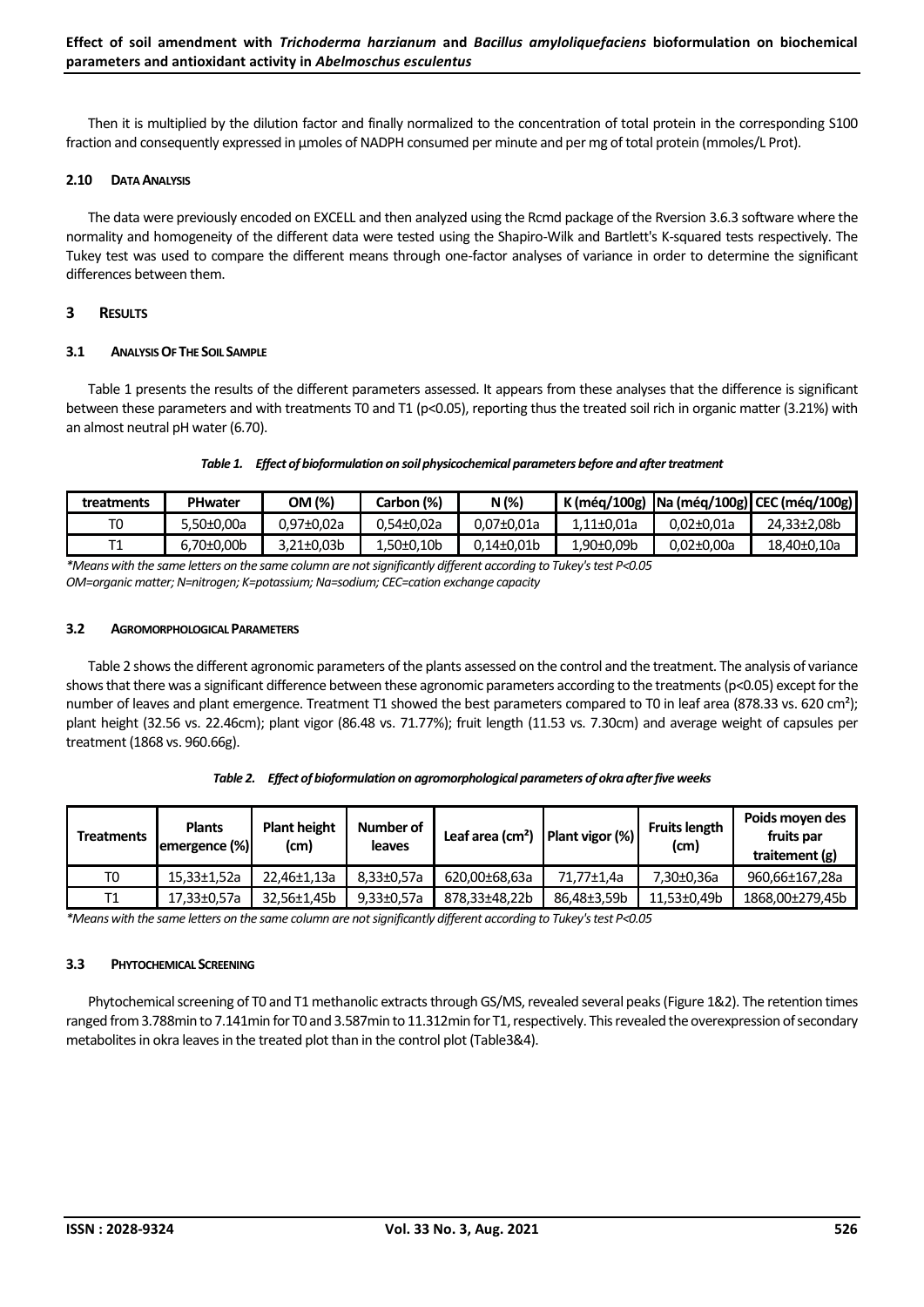

*Fig. 1. GC-MS chromatographic profile of methanolic extract of the control*





Several compounds of different molecular weight were obtained at each peak (Table 3&4). Acidic compounds such as decanoic, hexadecanoic and tetradecanoic acids were revealed. The sugar 2-O-Methyl-D-mannopyranose was also obtained as well as unidentified compounds(Table 4). Most of the compounds are acids.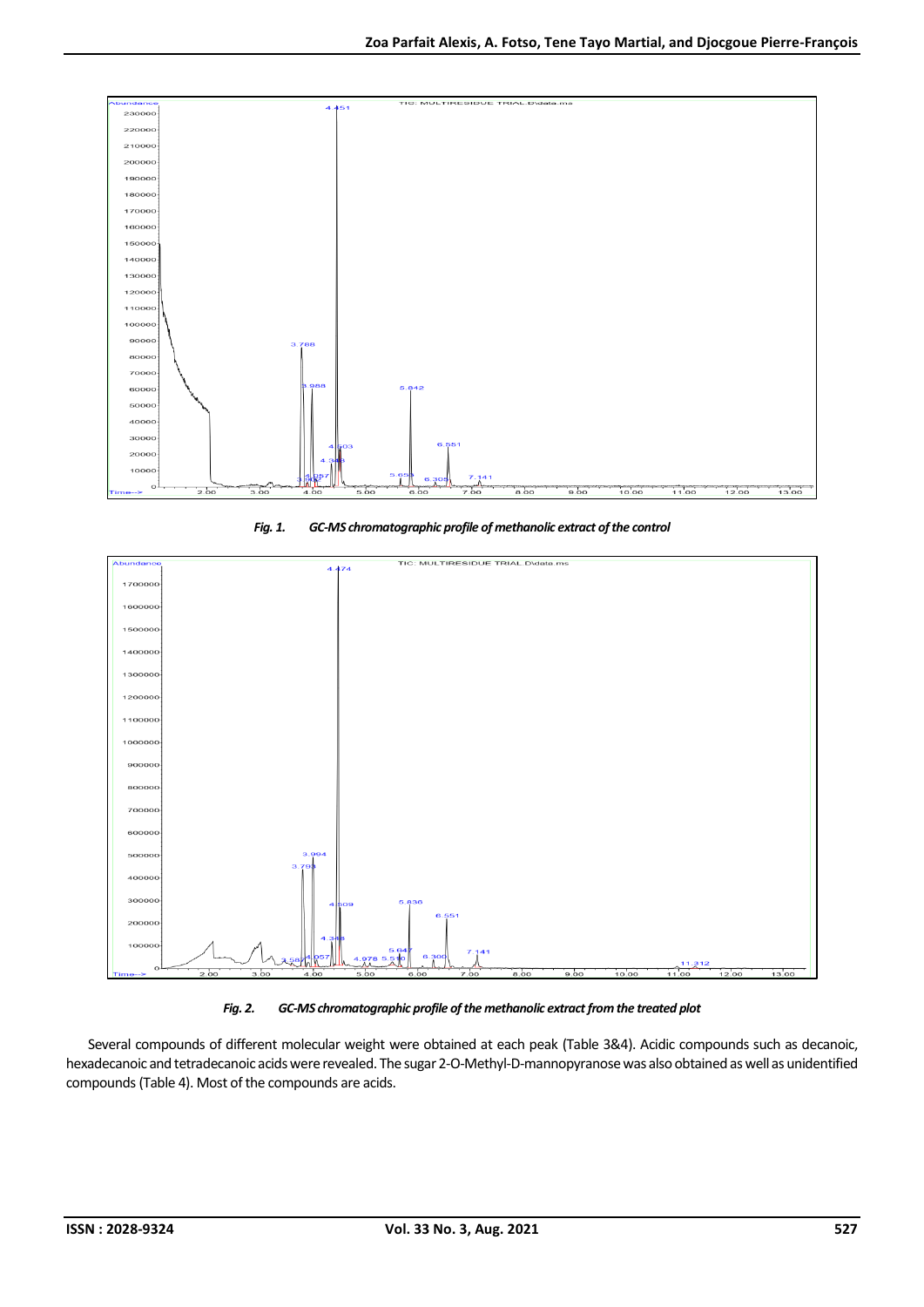| <b>Hypothetic name</b>                                                                | <b>RT</b> | Formula                 | Molecular weight (g/mol) | Abundance (%) |
|---------------------------------------------------------------------------------------|-----------|-------------------------|--------------------------|---------------|
| 3H-1,3,4-Benzotriazepin-2-one,1,2-dihydro-3,5-dimethyl-                               |           | $C_{10}H_{11}N_3O$      | 189,2                    | 100           |
| 1-Phthalazinecarboxamide, 3, 4-dihydro-4- oxo-                                        |           | $C_{12}H_{13}N_3O_2$    | 279,29                   | 27,06         |
| 2,4-Dimethyl-3-phenyl-isoxazol-5 (2H) -one                                            |           | 3,58 $C_{11}H_{11}NO_2$ | 189,2                    | 23            |
| unknown                                                                               |           |                         | 89                       | 18            |
| unknown                                                                               |           |                         | 102                      | 17,95         |
| 1,2-Benzenedicarboxylic acid, bis (2-methylpropyl) ester                              |           | $C_{16}H_{24}O_4$       | 278,3                    | 100           |
| Phthalic acid butyl hept-2-yl ester                                                   | 3,79      | $C_{19}H_{28}O_4$       | 320,4                    | 13,57         |
| Phthalic acid, hexyl propyl ester                                                     |           | $C_{17}H_{24}O_4$       | 292,4                    | 12,76         |
| unknown                                                                               |           |                         | 57,10                    | 11,82         |
| unknown                                                                               |           |                         | 150                      | 9,70          |
| n-Hexadecanoic acid                                                                   |           | $C_{16}H_{32}O_2$       | 256,4                    | 100           |
| Tetradecanoic acid                                                                    |           | $C_{14}H_{28}O_2$       | 228,37                   | 95,76         |
| unknown                                                                               | 3,99      |                         | 57,10                    | 59,64         |
| unknown                                                                               |           |                         | 6910                     | 46,77         |
| Hexadecanoic acid, ethyl ester                                                        |           | $C_{18}H_{36}O_2$       | 284,47                   | 100           |
| Ethyl 13-methyl-tetradecanoate                                                        |           | $C_{17}H_{34}O_2$       | 270,5                    | 62,62         |
| unknown                                                                               | 4,05      |                         | 73                       | 46,32         |
| unknown                                                                               |           |                         | 57                       | 45,16         |
|                                                                                       |           | $C_{18}H_{32}O$         | 264,44                   | 100           |
| 9,17-Octadecadienal, (Z) -<br>9,12-Octadecadienoic acid (Z, Z) -, methyl ester        |           | $C_{19}H_{32}O_2$       | 294,5                    | 64,85         |
| 11-Octadecynoic acid, methyl ester                                                    | 4,34      | $C_{19}H_{34}O_2$       | 294,5                    | 50,54         |
| unknown                                                                               |           |                         | 82                       | 49,25         |
| unknown                                                                               |           |                         | 60,10                    | 34,93         |
|                                                                                       |           | $C_{18}H_{34}O_2$       | 282,46                   | 100           |
| cis-13-Octadecenoic acid<br>Oleic Acid                                                |           | $C_{18}H_{34}O_2$       | 282,46                   | 63,33         |
| trans-13-Octadecenoic acid                                                            | 4,47      | $C_{18}H_{24}O_2$       | 282,46                   | 60,05         |
| unknown                                                                               |           |                         | 82,10                    | 49,66         |
| unknown                                                                               |           |                         | 84,10                    | 41,93         |
| Octadecanoic acid                                                                     |           | $C_{18}H_{36}O_2$       | 284,47                   | 100           |
| lunknown                                                                              | 4,50      |                         | 58,10                    | 51,70         |
| unknown                                                                               |           |                         | 70                       | 50,62         |
|                                                                                       |           | $C_{19}H_{23}NO$        | 281,4                    | 100           |
| 4-Piperidinemethanol, alpha., alpha.-diphenyl-1-methyl-<br>1H-Imidazole-2-methanol    |           | $C_4H_6N_2$ O           | 98,1g/mol                | 72,44         |
| 1H-Inden-1-one, octahydro-7a-hydroxy-                                                 | 4,97      | $C_9H_{14}O_2$          | 154,21                   | 70,94         |
| unknown                                                                               |           |                         | 68,10                    | 45,96         |
| unknown                                                                               |           |                         | 80,10                    | 29,35         |
|                                                                                       |           | $C_{14}H_{14}O_3$       | 230,26                   | 100           |
| 7-Hydroxy-3- (1,1-dimethylprop-2-enyl) coumarin<br>Octanoic acid, 7-oxo-, ethyl ester |           | $C_{10}H_{18}O_3$       | 186,25                   | 66,14         |
| trans-2-Methyl-.beta.-methyl-.beta.-nitrostyrene                                      | 5,51      | $C_{10}H_{11}NO_2$      | 177,2                    | 62,82         |
| unknown                                                                               |           |                         | 80                       | 58,87         |
| unknown                                                                               |           |                         | 78                       | 48,71         |
|                                                                                       |           | $C_{19}H_{38}O_4$       | 330,50                   | 100           |
| Glycerol 1-palmitate<br>Hexadecanoic acid, 2-hydroxy-1 (hydroxymethyl) ethyl ester    |           | $C_{19}H_{38}O_4$       | 330,50                   | 85,73         |
| Palmitoyl chloride                                                                    | 5,64      | $C_{16}H_{31}ClO$       | 274,9                    | 78,49         |
| unknown                                                                               |           |                         | 75                       | 54,94         |
| unknown                                                                               |           |                         | 70,10                    | 53,82         |
| Bis (2-ethylhexyl) phthalate                                                          |           | $C_{24}H_{38}O_4$       | 390,54                   | 100           |
| Phthalic acid, 2-ethylhexyl isohexyl ester                                            | 5,84      | $C_{22}H_{34}O_4$       | 362,5                    | 31,32         |
|                                                                                       |           |                         |                          |               |

#### *Table 3. Secondary metabolites expressed in the treatment*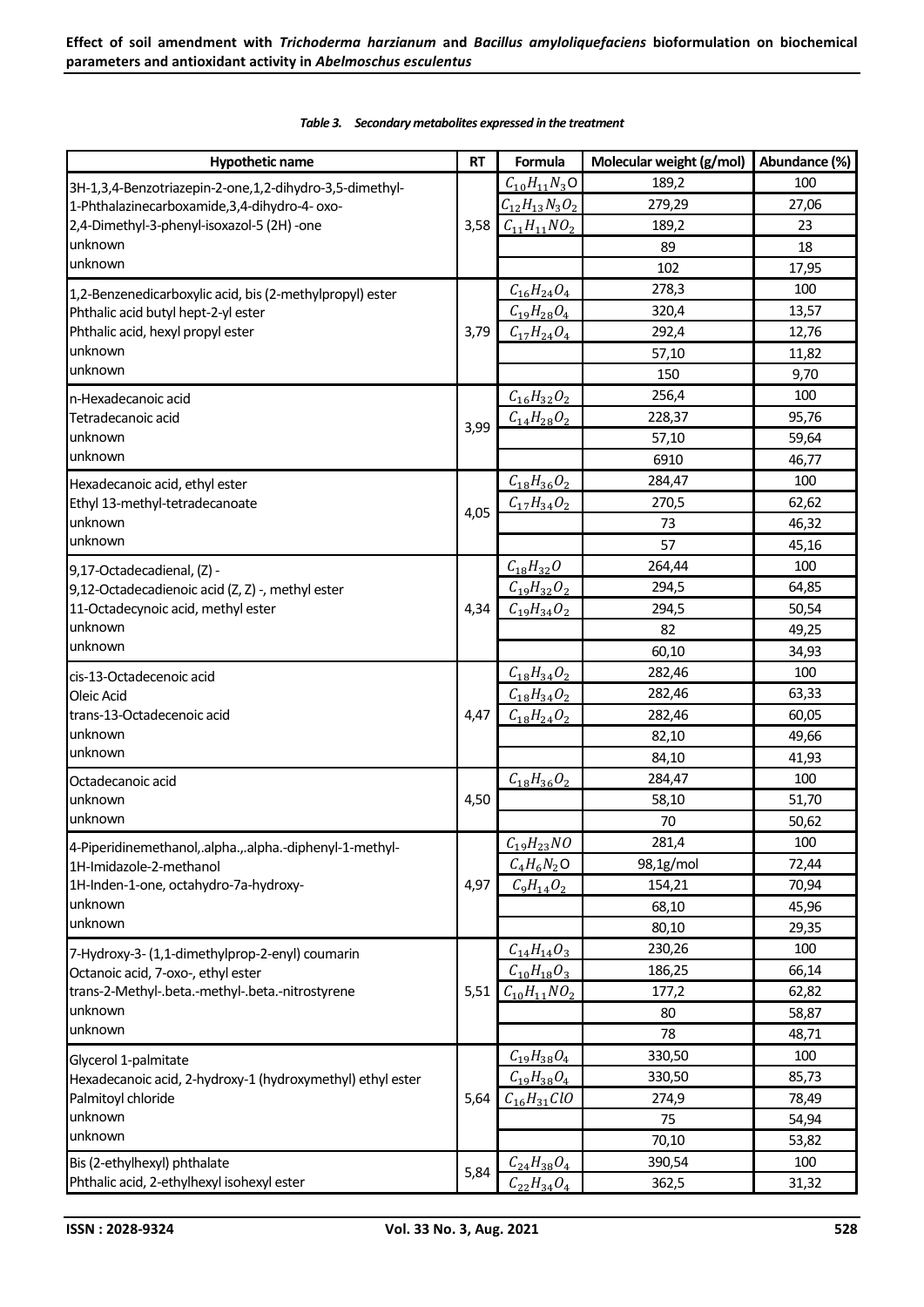| Phthalic acid, di (oct-3-yl) ester                           |       | $C_{24}H_{38}O_4$ | 390,6   | 25,64 |
|--------------------------------------------------------------|-------|-------------------|---------|-------|
| unknown                                                      |       |                   | 56,10   | 14,26 |
| unknown                                                      |       |                   | 71,10   | 13,82 |
| Butanedioic acid 2,3-dimethyl-, dibutyl ester                |       | $C_{14}H_{26}O_4$ | 258,35  | 100   |
| Succinic acid, ethyl 3- (2-methoxyethyl) nonyl ester         |       |                   | 130     | 71,02 |
| 5-Chloro-2-pyridinol                                         | 6,3   | $C_5H_4ClNO$      | 129,54  | 69,97 |
| unknown                                                      |       |                   | 102     | 50,82 |
| unknown                                                      |       |                   | 82      | 48,78 |
| 9,17-Octadecadienal, (Z) -                                   |       | $C_{18}H_{32}O$   | 264,44  | 100   |
| 9,12-Octadecadienal                                          |       | $C_{18}H_{32}O$   | 264,44  | 74,03 |
| 9-Octadecenal, (Z) -                                         |       | $C_{18}H_{34}O$   | 266,46  | 60,18 |
| unknown                                                      |       |                   | 70,10   | 48,25 |
| unknown                                                      |       |                   | 96,10   | 43,03 |
| E, Z-1,3,12-Nonadecatriene                                   |       | $C_{19}H_{34}$    | 262,5   | 100   |
| 1,3,12-Nonadecatriene                                        |       | $C_{19}H_{34}$    | 262,5   | 87,52 |
| 9,12-Octadecadienoyl chloride, (Z, Z) -                      | 7,14  | $C_{18}H_{31}ClO$ | 298,9   | 78,14 |
| unknown                                                      |       |                   | 82      | 59,30 |
| unknown                                                      |       |                   | 80,10   | 48,43 |
| 1- (2 Adamantylidene) semicarbazide                          |       | $CH_5NO_3$        | 92,1    | 100   |
| 1,3-Bis- (2-cyclopropyl,2-methylcyclopropyl) -but-2-en-1-one |       | $C_{16}H_{26}O$   | 258,4   | 73,20 |
| 2,8-Decadiyne                                                | 11,31 | $C_{10}H_{14}$    | 134, 21 | 70,72 |
| unknown                                                      |       |                   | 208     | 67,64 |
| unknown                                                      |       |                   | 77,90   | 61,28 |

|  | Table 4. Secondary metabolites expressed in the treatment |
|--|-----------------------------------------------------------|
|--|-----------------------------------------------------------|

| <b>Hypothetic name</b>                            | RT (min) | Formula            | Molecular weight (g/mol) | Abundance (%) |
|---------------------------------------------------|----------|--------------------|--------------------------|---------------|
| Phthalic acid, 8-chlorooctyl isobutyl ester       |          | $C_{20}H_{29}ClO4$ | 368,9                    | 100           |
| 2- ((prop-2-ynyloxy) carbonyl) benzoic acid       |          | $C_{11}H_8O_4$     | 204,17                   | 15,40         |
| Phthalic acid, butyl isohexyl ester               | 3,78     | $C_{18}H_{26}O_4$  | 306,39                   | 14; 42        |
| unknown                                           |          |                    | 58,10                    | 10,97         |
| unknown                                           |          |                    | 151                      | 8,7           |
| Nonanoic acid, methyl ester                       |          | $C_{10}H_{20}O_2$  | 172,26                   | 100           |
| 2-O-Methyl-D-mannopyranosa                        |          | $C_7H_{14}O_6$     | 194,18                   | 76,22         |
| Octanoic acid, methyl ester                       | 3,90     | $C_9H_{18}O_2$     | 158,24                   | 54,35         |
| unknown                                           |          |                    | 149,90                   | 38,18         |
| unknown                                           |          |                    | 75,90                    | 28,13         |
| n-Hexadecanoic acid                               |          | $C_{16}H_{32}O_2$  | 256,42                   | 100           |
| Tridecanoic acid                                  |          | $C_{13}H_{23}O_2$  | 214,34                   | 90,91         |
| unknown                                           | 3,98     |                    | 58,10                    | 57,66         |
| unknown                                           |          |                    | 70,10                    | 43,38         |
| Pentanoic acid, 4-methyl-, ethyl ester            |          | $C_8H_{16}O_2$     | 144,21                   | 100           |
| Hexanoic acid, ethyl ester                        |          | $C_8H_{16}O_2$     | 144,21                   | 77,13         |
| unknown                                           | 4,05     |                    | 73,90                    | 64,75         |
| unknown                                           |          |                    | 58,10                    | 54,63         |
| 11,14-Eicosadienoic acid, methyl ester            |          | $C_{21}H_{38}O_2$  | 322,5                    | 100           |
| 9,12-Octadecadienoic acid, methyl ester, (E, E) - |          | $C_{19}H_{34}O_2$  | 294,5                    | 60,30         |
| 8-Hexadecyne                                      | 4,34     | $C_{16}H_{30}$     | 22,41                    | 49,72         |
| unknown                                           |          |                    | 70                       | 43,61         |
| unknown                                           |          |                    | 75                       | 37,11         |
| 9,12-Octadecadienoic acid (Z, Z) -                |          | $C_{19}H_{34}O_2$  | 294,5                    | 100           |
| 9,17-Octadecadienal, (Z) -                        | 4,45     | $C_{18}H_{32}O$    | 280,44                   | 75,62         |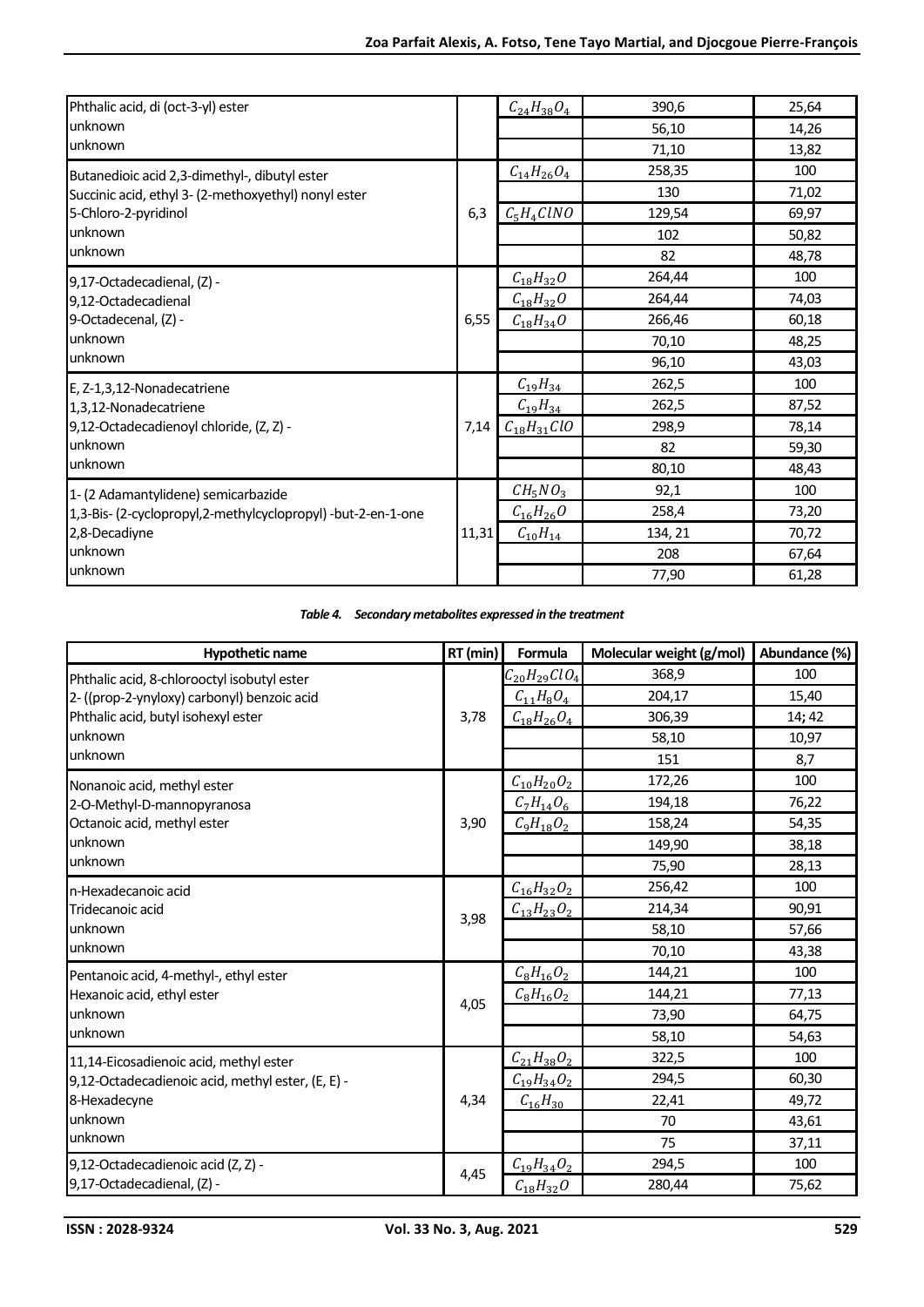| unknown                                                     |      |                     | 70,10  | 48,38 |
|-------------------------------------------------------------|------|---------------------|--------|-------|
| unknown                                                     |      |                     | 80,10  | 35,29 |
| Octadecanoic acid                                           |      | $C_{18}H_{36}O_2$   | 284,47 | 100   |
| Pentadecanoic acid                                          |      | $C_{15}H_{30}O_2$   | 242,4  | 53,98 |
| n-Hexadecanoic acid                                         | 4,50 | $C_{16}H_{32}O_2$   | 256,4  | 52,90 |
| unknown                                                     |      |                     | 70,10  | 48,47 |
| unknown                                                     |      |                     | 58     | 47,75 |
| Oxacyclododecan-2-one                                       |      | $C_{11}H_{20}O_2$   | 184,27 | 100   |
| Cyclooctaneacetic acid, 2-oxo-                              |      | $C_{10}H_{16}O_3$   | 184,23 | 84    |
| unknown                                                     | 5,63 |                     | 85     | 57,23 |
| unknown                                                     |      |                     | 208,10 | 54,62 |
| Phthalic acid, 2-ethylhexyl isohexyl ester                  |      | $C_{22}H_{34}O_4$   | 362,5  | 100   |
| Bis (2-ethylhexyl) phthalate                                |      | $C_{24}H_{38}O_4$   | 390,55 | 29,78 |
| 2- (Hexyloxycarbonyl) benzoic acid                          | 5,84 | $C_{14}H_{18}O_4$   | 250,29 | 19,92 |
| unknown                                                     |      |                     | 56     | 13,39 |
| unknown                                                     |      |                     | 105    | 13,35 |
| Butanedioic acid, 2,2-dimethyl-, bis (1-methylpropyl) ester |      | $C_{14}H_{26}O_4$   | 258,35 | 100   |
| 5.alpha.-Androstan-16-one, cyclic ethylene mercaptole       |      | $C_{21}H_{34}S_{2}$ | 350,6  | 86,82 |
| Diisopropyl adipate                                         | 6,30 | $C_{12}H_{22}O_4$   | 230,3  | 65,27 |
| unknown                                                     |      |                     | 130    | 56,07 |
| unknown                                                     |      |                     | 58     | 51,46 |
| 9,12-Octadecadienoyl chloride, (Z, Z) -                     |      | $C_{18}H_{31}ClO$   | 298,9  | 100   |
| cis, cis-7,10, -Hexadecadienal                              |      | $C_{16}H_{28}O$     | 236,39 | 83,83 |
| 1,3,12-Nonadecatriene                                       | 6,55 | $C_{16}H_{34}$      | 262,5  | 61,43 |
| unknown                                                     |      |                     | 82,10  | 60,48 |
| unknown                                                     |      |                     | 96,10  | 49,60 |
| 9-Octadecenal, (Z) -                                        |      | $C_{18}H_{34}O$     | 266,46 | 100   |
| Cyclohexylamine, N- (2-chlorocyclopentylidene) -, N-oxide   |      |                     | 56,10  | 72,65 |
| 17-Octadecynoic acid                                        | 7,14 | $C_{18}H_{32}O_2$   | 280,4  | 53,40 |
| unknown                                                     |      |                     | 67,75  | 48,71 |
| unknown                                                     |      |                     | 208,10 | 45,31 |

## **3.4 ANTIOXIDANT ACTIVITY**

## **3.4.1 DPPHTEST**

The analysis of antioxidant activity at different concentrations analyzed, revealed a highly significant inhibitory activity between the treated and control hydro-methanolic extracts(p<0.001). The treated extract showed a higher inhibitory percentage at all concentrations tested compared to the control: C50 (T1=81.00±4.34% vs. T0=42.67±5.26%); C100 (T1=84.87±3.60% vs. T0=44.14±4.61%); C150 (T1=88.02±2.29% vs. T0=52.85±4.32%) and C200 (T1=90.37±1.21% vs. T0=62.55±7.28%). The treatment showed its optimal activity at the concentration of 200µg/mL with a percentage of inhibition of 90.37±1.21%. As for the control, its highest inhibition percentage 62.55±7.28% was also found at the same concentration (Figure 1). Gallic acid used as a reference inhibited 85.56±2.23% of DPPH radical at a concentration of C100 compared to 84.23±1.06% for the treated extract and 45.53±0.98% for the control extract (Figure 1).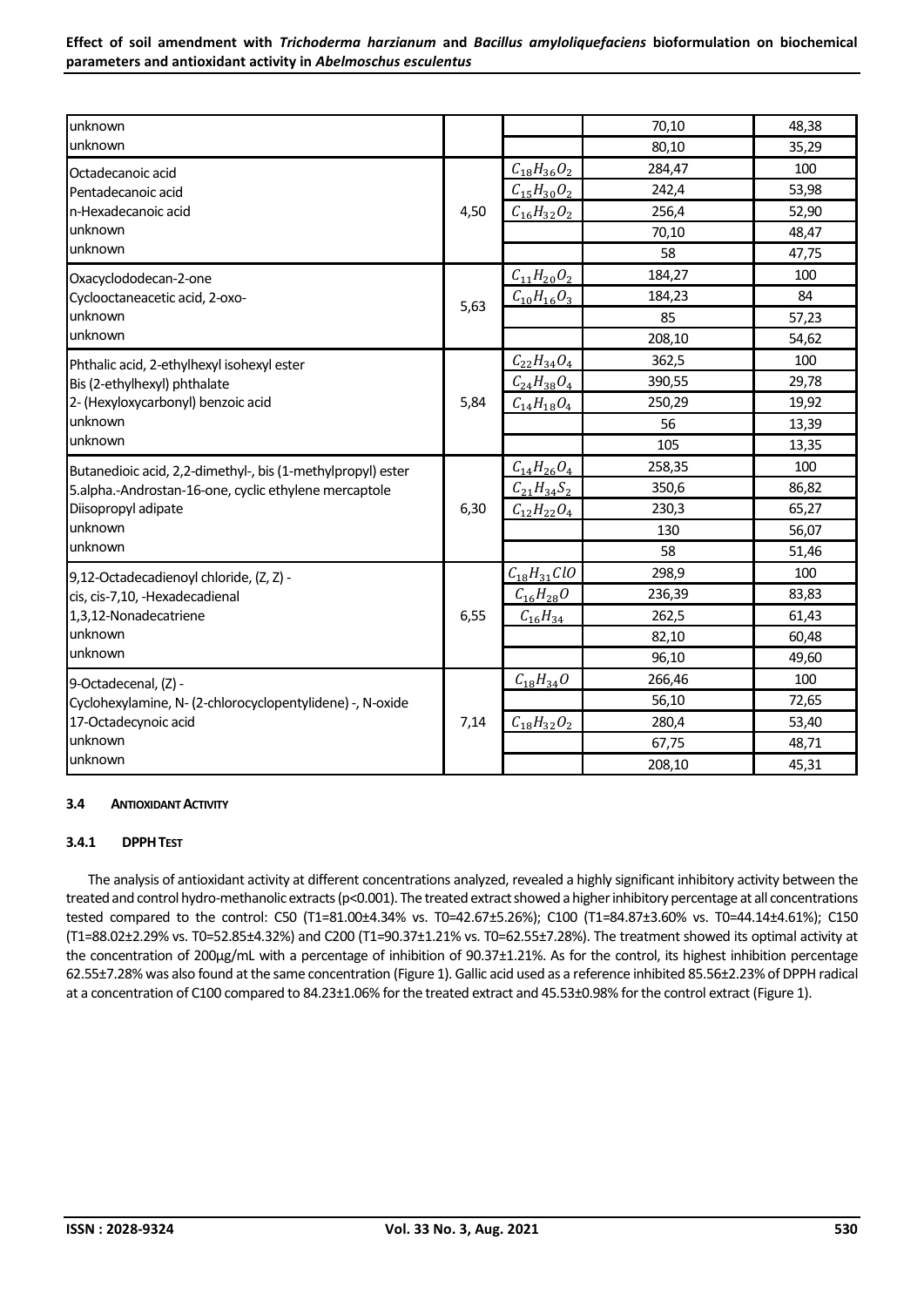

*Fig. 3. Percentage of DPPH radical inhibition by leaf extracts of Abelmoschus esculentus*

# **3.4.2 ABTSTEST**

Analysis of the ABTS test results follow a normal distribution at different concentrations (pvalue>0.05). Figure 2 shows that the cation radical ABTS+- was significantly inhibited at all concentrations tested, and in a dose-dependent manner by the treated leaf extracts compared to the control extract; C50 (T1= 77.58±0.43% versus T0= 44.45±1.39%); C100 (T1=84.23±1.06% vs. T0=45.53±0.98%); C150 (T1=89.30±0.63% versus T0=48.85±1.32%) and C200 (T1=91.47±1.01% vs. T0=67.83±4.56%). Similarly, the difference was highly significant between treatments at the same concentrations (p-value<0.001). As for the DPPH assay, the extract showed better antioxidant activity in the treatment than in the control (Figure 1). At low concentration C50, the treatment showed an IP of 77.58±0.43 versus 44.45±1.39 for the control. The highest concentration C200 showed for both control and treatment, the IPs of 67.83±4.56 and 91.47±1.01. At the C100 concentration, the percentage of gallic acid inhibition taken as reference was assessed at 96.08±2.40% against 45.53±0.98% for the control and 84.23±1.06 T1.



*Fig. 4. Percentage of inhibition of ABTS+ cation by extracts of leaves of Abelmoschus esculentus*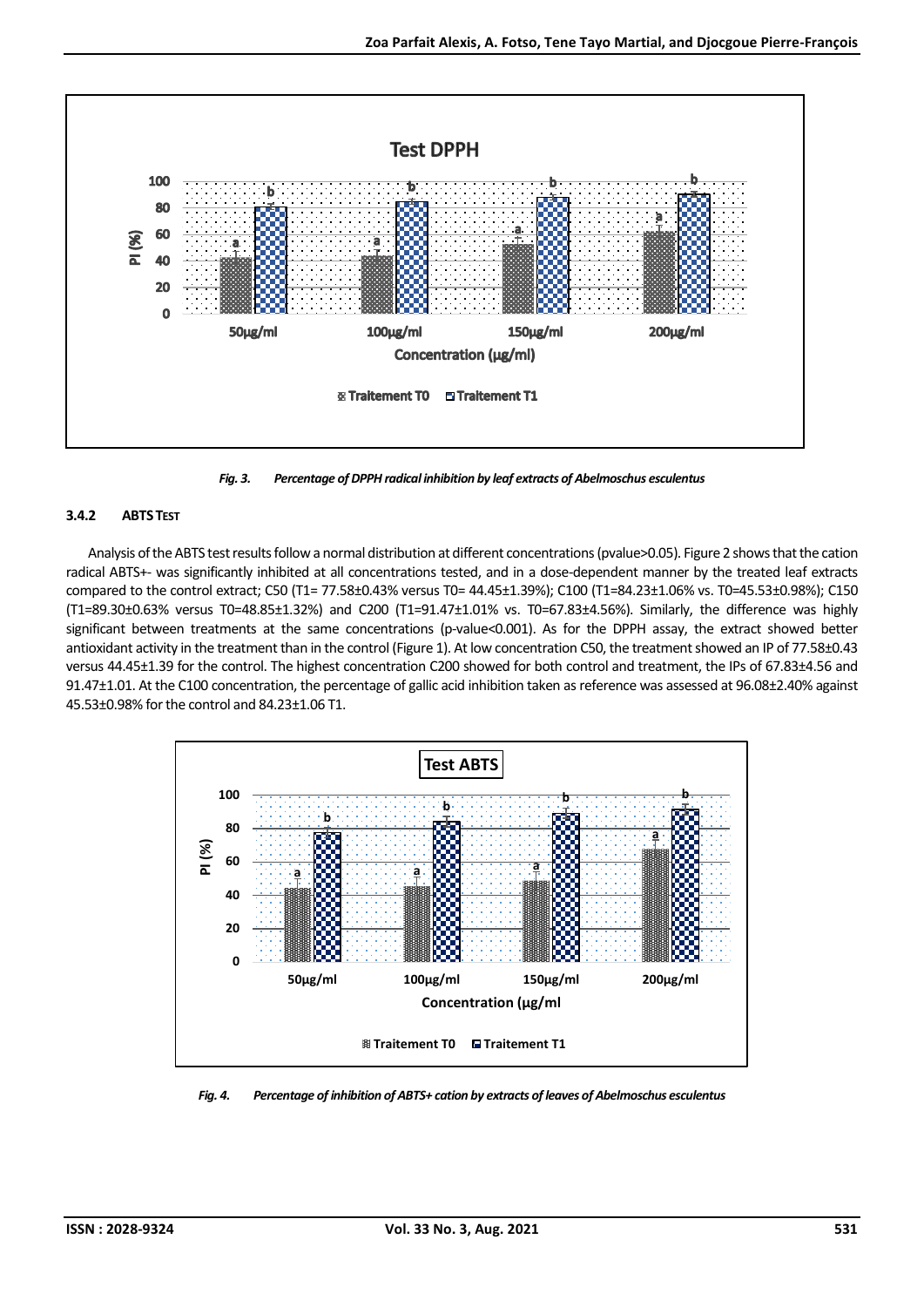#### **3.4.3 TEST FRAP**

Analysis of the antioxydant data by Shapiro-Wilk test, do not follow a normal distribution at different concentrations(W = 0,68612; p-value = 0.8559). The analysis of the reduction power, revealed a highly significant inhibitory activity between the treated T1 and control T0 hydro-methanolic extracts (p<0.001). The treated extract (85,40 ± 0,14%) showed a higher inhibitory percentage compared to the control (36,43 ± 0,12%) (figure 3).



*Fig. 5. Reducing power of Abelmoschus esculentus leaf extracts*

## **3.5 OXIDATIVE STRESS ENZYMES**

Analyses of variance of the oxidative power of catalase and superoxide dismutase showed a highly significant activity between enzymes according to their concentrations (p-value<0.001) and between enzymes according to the treatments (p-value<0.001). Glutathione peroxidase from its concentration also showed highly significant activity between T1 and T0 (p-value<0.001). The highest enzymatic activity was attributed to catalase whose concentration in the fruit extract of T1 treatment was 38.47 ± 1.40 U/min/ml/protein compared to that of superoxide dismutase (25.47 ± 0.021.40 U/min/ml/protein) for the same unit (Figure3). The level of glutathione peroxidase (5.70 ± 0.20 mmol/L) is higher than the control (3.21 ± 0.02 mmol/L). CAT and SOD for the control show lower activity than the treatment at the respective concentrations of 17.93 ± 0.58 U/min/ml/protein and 13.27 ± 0.02 U/min/ml/protein (Figure 4).



*Fig. 6. GPx content of Abelmoschus esculentus extracts*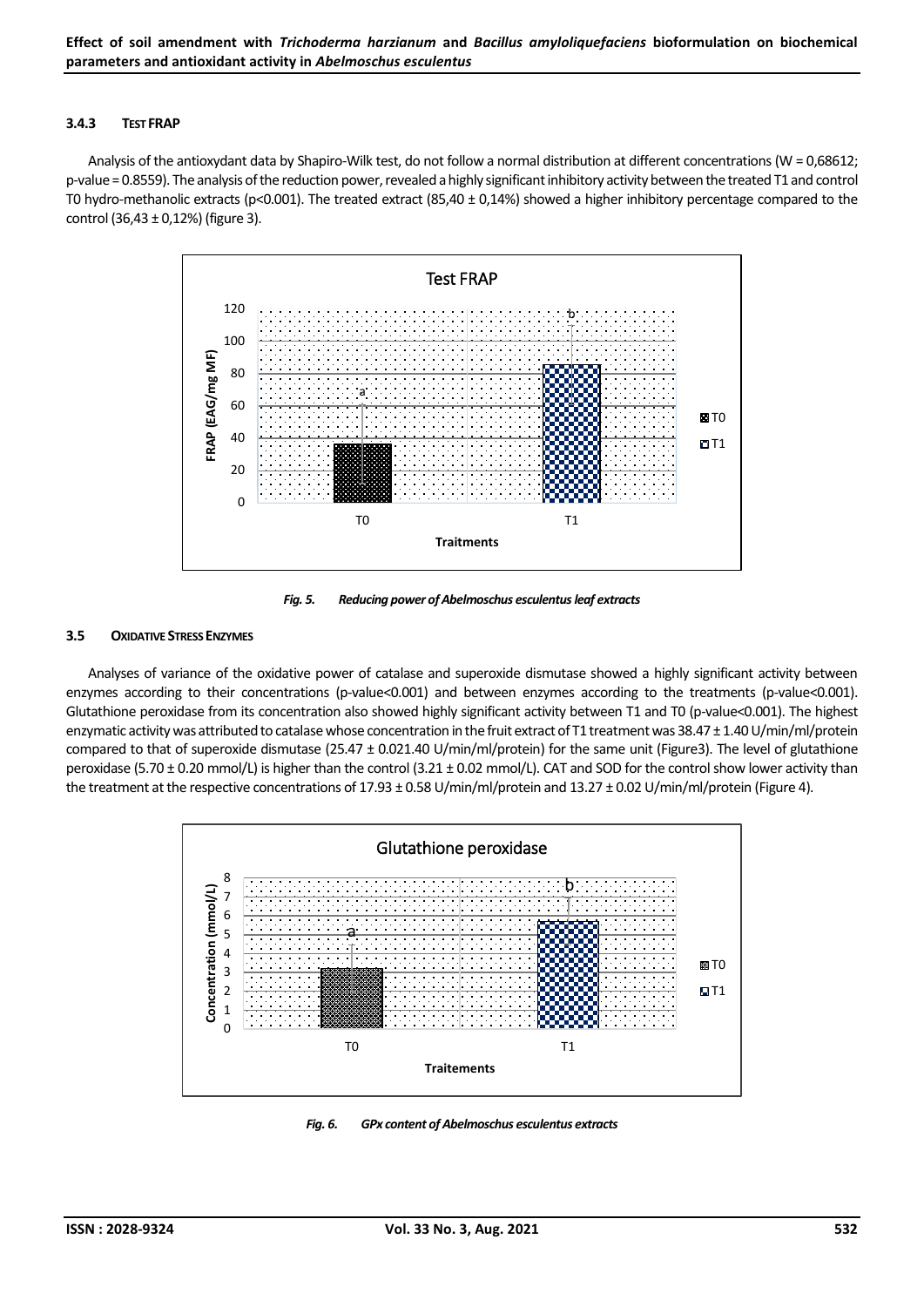

*Fig. 7. CAT and SOD content of Abelmoschus esculentus extracts*

# **4 DISCUSSION**

The present study was carried out in order to evaluate the effect of soil amendment using *Trichoderma harzianum* and *Bacillus amyloliquefaciens* bioformulation on the biochemical parameters and antioxidant activity of okra extracts. It was reported that bioformulation positively influenced the organic matter content (3.21%) and pHwater of the cropland (6.70) to be nearly neutral. This contributed to the effective growth of okra, which requires an optimal pH between 6 and 7 [24]. The relative moisture of the agroecological zone with bimodal rainfall is about 1638 mm, which responds favorably to the water required for okra at the vegetative growth stage for an average need of 900 to 1200 mm [25]. The temperature of the environment, which is 24.5°C, also satisfies the needs of the plant for rapid growth at a temperature between 20 and 30°C [25]. Regarding the agromorphological parameters, it was found that they were favorably influenced by the bioformulation in terms of plant height, plant vigor, leaf area, fruit length, and an average weight of the treatment. This could be justified by the biostimulant activity of *Trichoderma harzianum* and *Bacillus amyloliquefaciens*that contributed to mineralize organic matter to make it available to the plant for optimal growth [26] with their ability to colonize plant roots. The increase in plant vigor could be attributed to *Trichoderma Harzianum* which has the ability to parasitize fungi belonging to a very wide range of plant pathogens producing harmful secondary metabolites to the plant according to [27].

The hydro-methanolic solution used in the present study permitted to extract secondary metabolites from okra leaves. It was found that okra leaves treated with *Trichoderma harzianum* and *Bacillus amyloliquefaciens* bioformulation have more metabolites belonging to several chemical classes compared to the control. This could be due to the capacity of these microorganisms to secrete bioactive molecules that would stimulate the expression of genes responsible for metabolic synthesis pathways in *Abelmoschs esculentus* plant, whence the overexpression of these secondary metabolites. These results confirm those of [28] that stated that the leaves of *Datura innoxia Mill*. grown out of soil and in nutritional condition overexpressed secondary metabolites of different chemical classes. Secondary metabolites such as polyphenols are not produced directly during photosynthesis but are the result of subsequent chemical reactions; suggesting that biosynthesis of these metabolites occurs in an enhanced manner in the organs at the time of their optimal growth to ensure their protection and fructification of plants. This assertion is corroborated by [29] who stated that like primary compounds, the composition of secondary metabolites in organs changes with their degree of maturity. This justifies the choice of our collection of plant material at the reproductive stage of the plant.

Regarding the antioxidant activity which corresponds to the capacity of a compound to oxidize, most of the antioxidants of synthetic or natural origin have hydroxy phenolic groups in their structure and the antioxidant properties are attributed partially to the capacity of its natural compounds to scavenge free radicals such as hydroxyl radicals (OH  $^+$  ) and superoxide (O $_2^+$  ) Bartosz (2003). The results obtained showed that the hydro-methanolic extract of the fruits from the treated soil was more active than that of the untreated soil in the three tests performed. furthermore, at the same concentrations tested, the IPs obtained by the DPPH test was slightly lower than those of the ABTS method. This could be explained by the presence of substances that show absorption bands at the same wavelength as those of the DPPH˙ radical leading to the increase of absorbance [11] and thus complex interpretations. The FRAP test shows a higher ferric ion reducing power of the treated leaves than the control. Thus, from these 3 tests, it was found that the antioxidant activity of the leaves extract of T1 is higher than the T0. This could be justified by the content of secondary metabolites like polyphenol class overexpressed in the plants of this treatment T1 compared to the control T0 as previously described by [12] where plant of *Piliostigma thonningii Schumach* through their secondary metabolites contain, increased their antiradical activity.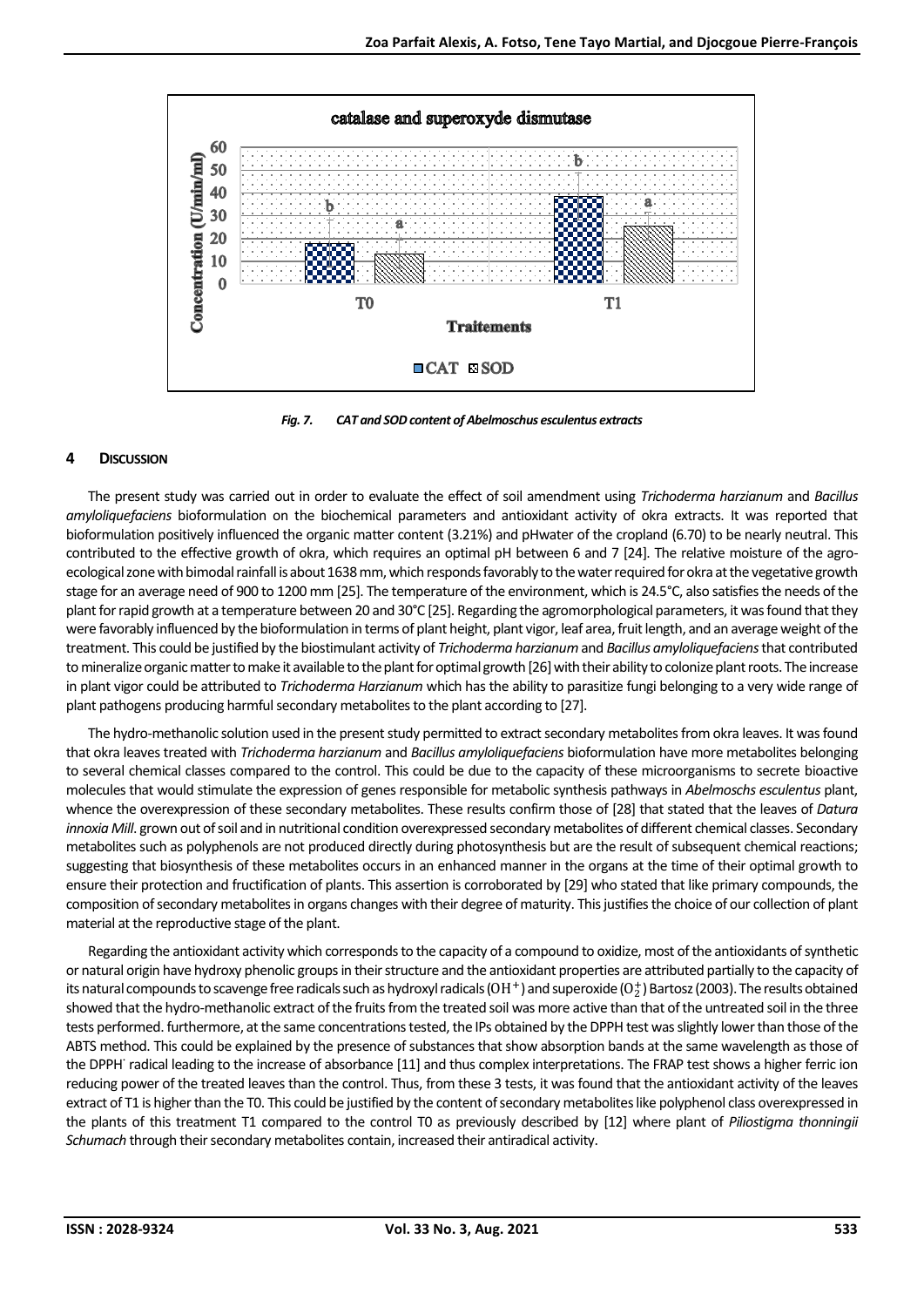## **5 CONCLUSION**

The aim of this work was to analyze the effect of bioformulation with *Trichoderma harzianum* and *Bacillus amyloliquefaciens* on the physicochemical parameters of the soil and biochemical parameters of okra plant. A phytochemical screening was carried out to identify the different chemical compounds present on okra leaves. The identification of these different compounds influenced by microorganisms would allow a better exploitation of the plant in terms of nutrition and health level. The analysis of the antioxidant activity and antioxidant enzymes stress of the fruit extract shows that the symbiosis of the beneficial microorganisms through bioformulation positively influenced these different parameters. The results also show that the symbiosis of beneficial microorganisms through bioformulation positively influenced these parameters, as well as soil physicochemical parameters and plant growth. The overall results thus show a significant influence of bioformulation on the treatment compared to the control.

#### **ACKNOWLEDGMENTS**

We thank the National Laboratory of Diagnostic Analysis of Agricultural Products and Intrants of the Ministry of Agriculture and Rural Development and also the Laboratory of Soil Analyses and Chemical Environment for their support throughout this study. We also thank Mr. Bessala Ngono Jacques for proofreading the work.

#### **REFERENCES**

- [1] Mahamadi H.O., Lardia A.B., Mahamadou S., Nerbéwendé S., Zakaria K. and Rasmata N. Modes of farmers' management of okra seeds (Abelmoschus esculentus L.) in Burkina Faso. Internat. Journal of Dev. Research, vol. 21, pp 69-80, 2016.
- [2] Schippers R.R. (2000). African indigenous vegetables. An overview of the cultivated species. Natural Ressources Institute/ACP-EU Technical Centre for Agriculture and Rural Cooperation, Chatham, 214.
- [3] Nana R., Zombre G., Tamin Z. & Sawadogo M. Effet du régime hydrique sur les rendements du gombo enculture de contre-saison (Abelmoschus esculentus (L.) Moench) en culture de contre saison. Sciences& Nature, vol. 6, no. 2, pp 107 – 116, 2009.
- [4] IFA. World Fertilizer Use Manual. Eds. D.J. Halliday and M.E. Trenkel 632 p, 1992.
- [5] Eifediyi E.K., Mohammed K.O., Remison S.U. Effects of neem (Azadirachta indica L.) Seed cake on the growth and yield of okra (Abelmoschus esculentus (L.) Moench). Agriculture vol. 21, pp 46-52, 2015.
- [6] Sawadogo M., Balma D., Zombre G. Expression of different okra (A. esculentus L.) ecotypes to water deficit during buttoning and flowering. BASE, Biotechnology, Agronomie, Société, Environnement, vol. 10, no. 1, pp 43-54, 2006.
- [7] Faessel L., Gomy C., Nassr R., Tostivint C., Hipper C., Deschanteloup A. Produits de stimulation en agriculture visant à améliorer les fonctionnalités biologiques des sols et des plantes. Etude des connaissances disponibles et recommandations stratégiques rapport d'étude au ministère de l'Agriculture, de l'Agroalimentaire et de la forêt, Bio by Deloitte et RITTMO Agroenvironnement, 148p, 2014.
- [8] Mbouobda H. D., Fotso, Carole A.D. Kilovis F. and Ndoumou D. O. Impact of effective and indigenous microorganisms manures on Colocassia esculenta and enzymes activities. Schol. Research Library vol. 12; no. 1086-1092, 2013.
- [9] Xu B.J., Chang S.K.C.A. Comparative study on phenolic profiles and antioxidant activities of legumes as affected by extraction solvents. Journal of Food Science, vol. 7, pp 160-16, 2007.
- [10] Gbohaïda V, Mèdoatinsa SE, Nonviho G, Bogninou-Agbidinoukoun GSR, Agbangnan DCP et Sohounhloué DCK. Chemical study and assessment of the influence of granulometry on the extraction kinetics of natural polyphenols from Pterocarpus erinaceus acclimatized in Benin, International Journal of Innovation and Applied Studies, vol. 12, pp 325-333, 2015.
- [11] Sarr SO., Fall AD., Gueye R, Diop A, Diatta K, Diop N, NDiaye B, Diop YM. Study of the antioxidant activity of extracts from the leaves of Vitex doniana (Verbenaceae). Int. J. Biol. Chem. Sci., vol. 9 pp 1263-1269, 2015.
- [12] Serigne IMD., Alioune DF., Kady D-B., Abdou S., Madieye S., Moussa S., Amadou M., William D. et Emmanuel B. Evaluation of the antioxidant activity of hydroethanolic extracts of leaves and bark of Piliostigma thonningii Schumach. Int. J. Biol. Chem. Sci., vol. 11, pp 768-776, 2017.
- [13] Pauwels J. M., van Ranst E., Verloo M., and MvondoZe A. Manuel de Laboratoire de pédologie. Publications Agricoles N° 28. Bruxelles: AGCD, 1992.
- [14] Olivera D., Ayala J., Calero A., Santana M., Hernandez A. Pratiques agroécologiques dans la province de Santi Spiritus, Cuba. Les microorganismes efficaces, une technologie appropriée sur les bases agroécologiques 17p, 2014.
- [15] Oomah B. D., Caspar F., Malcolmson L. J., et Bellido A. S. Phenolics and antioxidant activity of lentil and peahulls. Food Research International., vol. 44, pp 436-441, 2010.
- [16] Kondjoyan N., Berdagué J.L. A Compilation of relative retention indices for the analysis of aromatic compounds, Edition du Laboratoire Flaveur, Theix,. NIST Webbook Website, 18/06/2013, http://webbook.nist.gov/chemistry/, 1996.
- [17] Molyneux P. The use of the stable free radical diphenylpicrylhydrazyl (DPPH) for estimating antioxydant activity. Songklanakarin J. sci. Techno., vol. 26, pp 211-21, 2003.